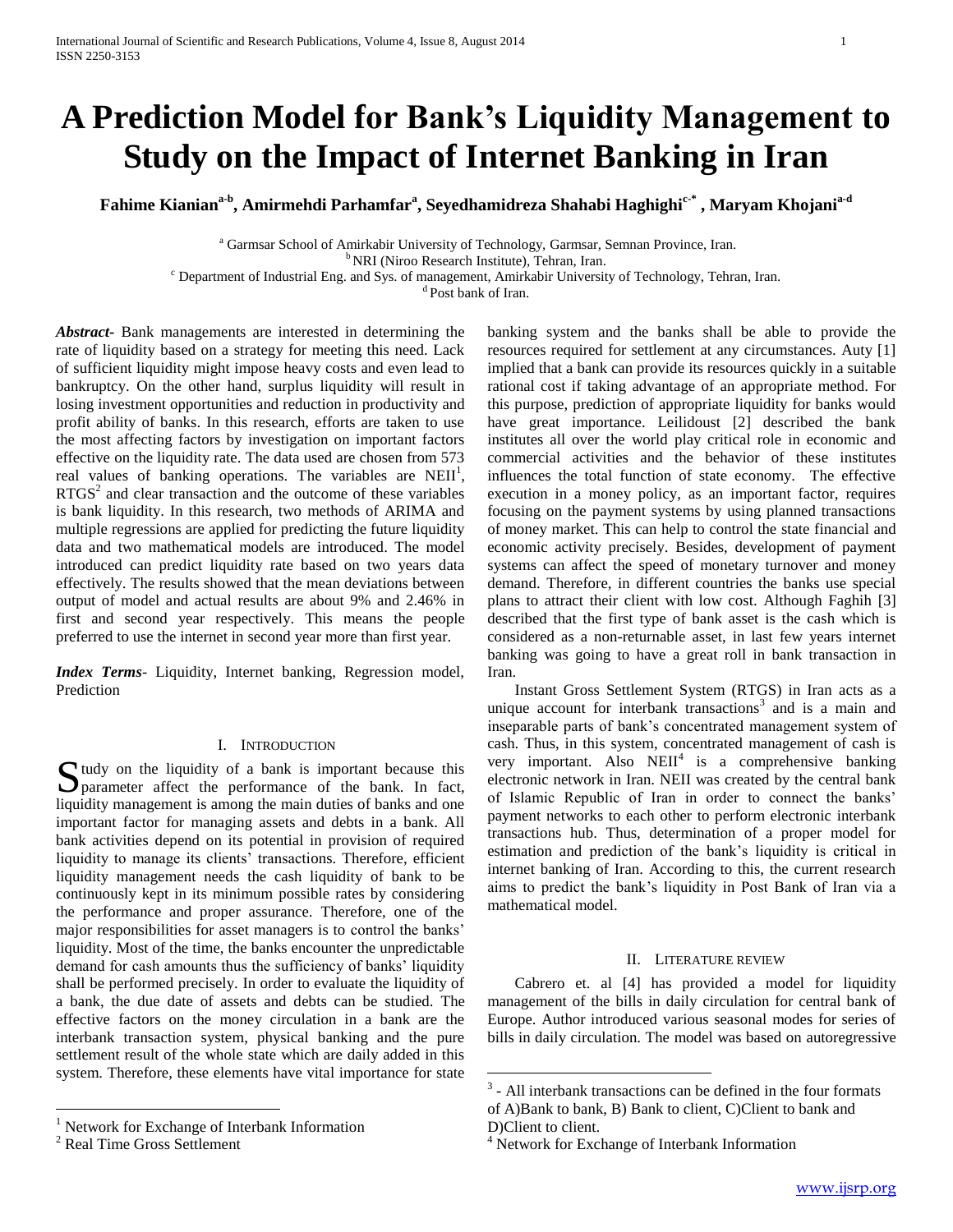integrated moving average (ARIMA) which is a statistical method. Cabero used a structural method of time series to analyze the effectiveness of some factors on prediction of liquidity. Esterhuysen et. al [5] investigated the factors affected on the rate of liquidity of the banks in South Africa. The periods of this study were selected before and during the economic crisis in 2004 to 2009 by use of accessible data based on a statistics method. Rajaeyan et al. [6] introduced a mathematical model for control and optimization of the assets at bank by use of a stochastic method. They have tested their model using data taken from Bank of Industry and Mine of Iran. Souri and Vesal [7] have introduced the prevalent tools of liquidity management at traditional banks by applying modern methods of financial provision and liquidity management. They have investigated the tools of liquidity management in Melli Bank of Iran which uses the Islamic bank methods. In their study, the factor of liquidity shortage at Melli Bank based on the balance sheet of Central Bank of Iran was investigated. They studied the control mechanisms of banks regarding to liquidity management. They have studied the interest rate by applying data from Melli Bank and they introduced a model for liquidity management. Monteanu [8] using a regression method introduced a mathematical model to predict the bank liquidity in Romania. The empirical model proposed was based on Net Loans, Total Assets, Liquid Assets, Deposits and short term funding.

This paper aims to determine a liquidity prediction model for better management system. For this purpose, the environmental elements effective on the banks' liquidity were studied and by help of a confirmed statistics and data, based on a regression method, the final model is introduced. In fact, this paper proposed an accurate method for fitting and determining the economic model from the view of micro economy for liquidity management. Along this, two equations are determined by taking advantage of special tools and techniques of the econometrics. Each mathematical model belongs to one year to investigate the impact of internet banking in Post Bank of Iran. Here, two models of ARIMA and multiple regressions are applied for prediction of liquidity in Post Bank of Iran.

### III. RESULT AND DISCUSSION

 Review of literature and the papers shows that in the issue of liquidity management different statistics methods were used by investigators in the past. Among these methods multi-variable regression model using econometric methods and tools for confirmation and analysis of statistics and accuracy of fitted model is a suitable and reliable method. The main variables affected the final results were investigated initially. Then the influences of each variable on others were studied too. Since this paper seeks a model in micro economy topics, application of economical tools especially econometric tools became a suitable method, thus in this study, a regression method is used.

 Initial study shows that important parameters affecting on bank liquidity are bonds, interbank transactions, shares, cash, RTGS, NEII and Clear system. Nowadays in Post Bank of Iran, the last three parameters are more important than others. Therefore, the variables used are focused on RTGS, NEII and Clear system. The respective daily data from the accessible reports and documents in Post Bank were chosen from the

beginning of 2011 by the end of 2012. These data belong to the 24 month timeframe which are separated and studied in two oneyear periods. Figure NO .1 gives a general schema of the subjective model.



**Figure 1. Schematic diagram of subjective model**

 The mathematical model is focused on RTGS, NEII and Clear system because initial study shows that the majority of Post Bank transactions are consisted on them. Equation No.1 shows model used in this research.

$$
Y_t = f(x_1, x_2, x_3) + c + \varepsilon \tag{1}
$$

The parameters of this model are as follows:

 $X_1$ : RTGS

 $x_2$ . Network for Exchange of Interbank Information

 $x_3$ . Clear System

C: constant of each period

 $\Box$ : error parameter

 $Y_t$ : Liquidity balance pure for each day

#### IV. IMPLEMENTATION AND ANALYSIS OF MODEL

 The arrangement of data points of transactions in Post Bank from beginning of 2011 up to 2013 was used as input of time series. In this research, before estimating the model, similarity test is applied for all-time series. If the studied time series is not at uniform time intervals, due to an accuracy of regression, application of self-regression models is not acceptable. A variable time series can be used, in regression analysis, when the mean, variation and the coefficient of self-correlation are fixed during the time. Therefore, the regression analysis was used to study on estimating the relationships among variables of the time series. The analysis was focused on the moment test to investigate on the mean, variance and skew of the time series. The test helps to make sure that the variables are at uniform time intervals. Also, **t**he unit root test is applied for testing the stability. One prevalent unit root detection method is Dickey-Fuller test which is used in this research. In case the rate of statistic computed is lower than the critical rates, the hypothesis zero based on existence of self-correlation in residuals is accepted. In other words, in this condition it is accepted that the residuals have self-correlation and this means that the model is optimally self-explaining.

 Software named Eviews ver. 4.1 was exploited to determine the mathematical model. The software uses two methods of ARIMA and multiple regressions to introduce the empirical models. The set of statistics and observations were studied using three independent variables and dependent parameter with 573 observations. At the first step, the data were divided in two one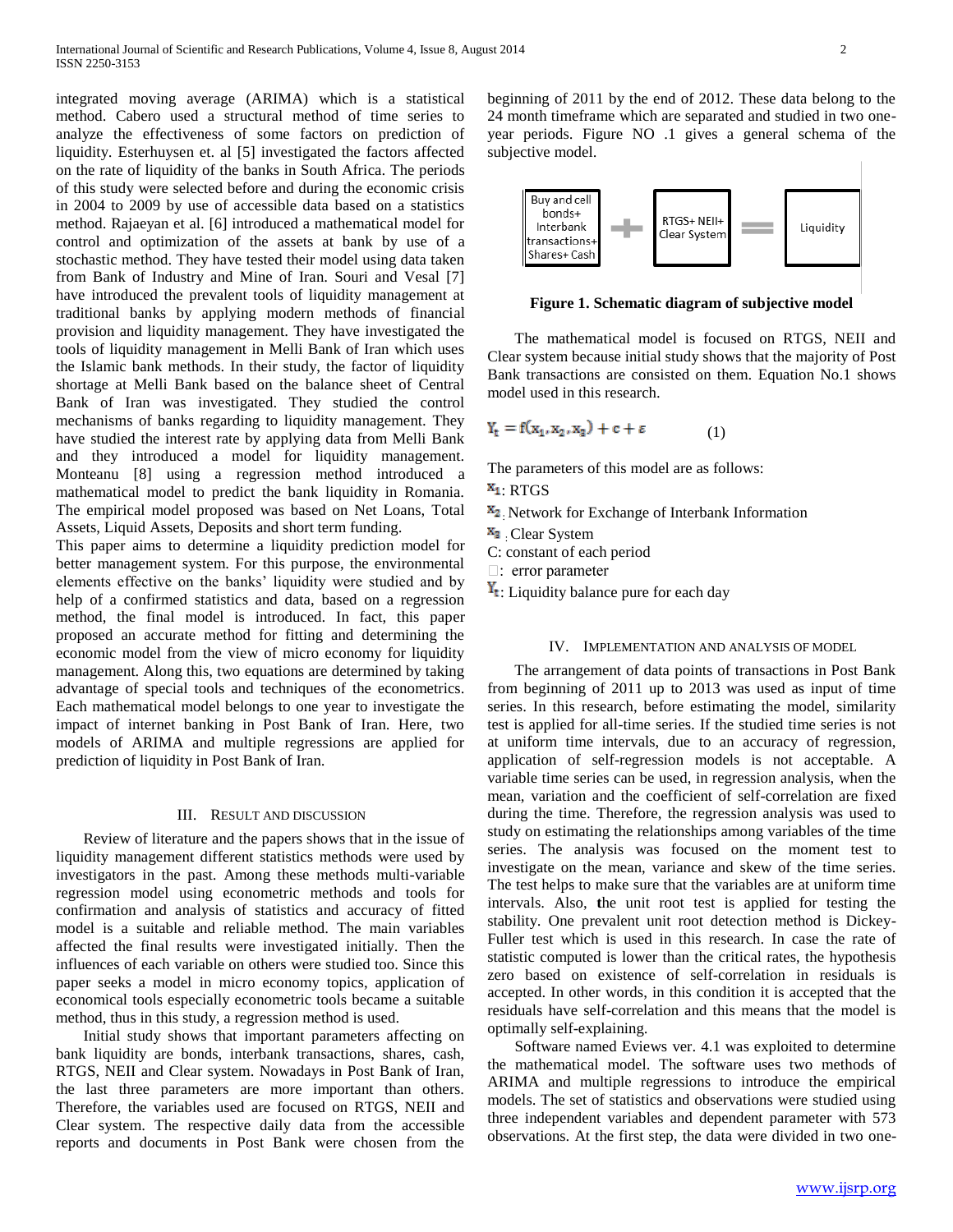year periods and for each of these timeframes two mathematical models were determined. In further paragraphs the abovementioned items are analyzed. Figure No.2 shows a schematic diagram of three real variables in first year. Also this diagram shows the liquidity balance of the bank in each day separately.



## **Figure No. 2- Dependent variables and respective liquidity for two years.**

 Two multi-variable regressions are extracted for each of two timeframe sets, considering independent variables, and the liquidity balance of each day, denoted as  $Y_t$  as dependent variable. Equation No.2 and Equation No. 3 show the mathematical models obtained for first and second years using Eviews software respectively.

 $Y_t = 1.004092 x_1 + 0.917826 x_2 + 1.015121 x_3 - 11493407$ (2)

(3)

 The stability of equations was investigated for each year of timeframes separately. For this purpose, the coefficients of variables, T distribution and Durbin Watson<sup>5</sup> of each equation is determined separately too. Coefficient of determination denoted as R-squared was estimated for each equation in order to test accuracy of the models. The coefficient of determination indicates how data points fit a line or curve well. Also in statistics, the Durbin–Watson statistic is a test which is used to detect the presence of autocorrelation in prediction errors (residuals). Durbin Watson by a given time lag shows the relationship between values separated from each other in a regression analysis. Therefore, this helps to investigate the changes of each variable in different timeframes of equations. Results show R-squares obtained are 0.63 and 0.99 for first and second year respectively. Also Durbin Watson results are 2.99 and 2.15 for each year respectively. As mentioned above Rsquared determined for first and second year are 0.63 to 0.99 respectively. To make sure about accuracy of R-squared, alternative approach of adjusted R-squared was determined by Eviews software. The results show that adjusted R-squared determined for first and second year are ? and ? respectively.

 $\overline{a}$ 

Therefore, when extra explanatory variables are added to the model the data points fit the line predicted by equations 2 and 3. Total data related to first year are 289 and for the second year are 284 (totally 573 data). In order to investigate and confirm the equation models, 10 samples were chosen from 573 randomly. Five samples from first year and five samples from second year were selected randomly. The equations were used to predict randomly for each period and they were compared to their actual values. Also, the deviation of real and predicted ones was determined for each sample in percentage. The liquidity values for the new set of experiments were estimated using Equations No. 2 and 3 and results are shown in Table 1.

**Table No. 1- Comparison between real and predicted values of liquidity for samples**

| Random<br>Component |           | First year     | Second year    |  |  |  |  |  |
|---------------------|-----------|----------------|----------------|--|--|--|--|--|
| $x_{26}$            | Actual    | 10,049,611,851 | 5,694,257,575  |  |  |  |  |  |
|                     | Predicted | 9,565,562,833  | 5,541,694,202  |  |  |  |  |  |
| $\mathbf{x}_{33}$   | Actual    | 2,288,605,723  | 3,987,885,988  |  |  |  |  |  |
|                     | Predicted | 1,910,709,529  | 4,176,681,222  |  |  |  |  |  |
| $\mathbf{x}_{169}$  | Actual    | 4,732,782,183  | 7,695,431,173  |  |  |  |  |  |
|                     | Predicted | 4,393,437,784  | 7,620,922,685  |  |  |  |  |  |
| $x_{220}$           | Actual    | 19.089.640.584 | 9,057,028,079  |  |  |  |  |  |
|                     | Predicted | 18,255,910,739 | 9,051,339,156  |  |  |  |  |  |
| $x_{264}$           | Actual    | 3,550,899,554  | 3,722,951,156, |  |  |  |  |  |
|                     | Predicted | 3,986,283,492  | 3,920,034,279  |  |  |  |  |  |

 The mean difference of average liquidity between the results obtained using the real values and those obtained using approximation model are 9 and 2.46 in percentage for first and second year respectively. (Table 2 shows the results in percentage.) The results showed that the proposed method can be used to predict the bank liquidity using different bank variables. A part of difference between the results obtained using the real values and the approximation model is suspected to be due to seasonal effects and instability of the demands of economic activities. Also, the remaining of difference is due to lack of using bonds, interbank transaction, shares and cash payments in the bank.

 Although both of the equations determined can be used to predict the liquidity of the bank precisely equation 3 can predict the liquidity more accurate than equation 2. This is due to people's tendency to the internet bank. Actually using the internet bank in Iran is not an old method and people who used to use the old banking method in first year observation, in second year used the internet banking more than first year.

**Table No. 2- Deviation between real and predicted values for samples in percentage**

| Percentage<br>Difference | $x_{26}$ | $\mathbf{x}_{\mathtt{32}}$ | $x_{168}$ | $x_{220}$ | $x_{264}$ | Average in<br>year |
|--------------------------|----------|----------------------------|-----------|-----------|-----------|--------------------|
| <b>First Year</b>        | 4.82     | 16.51                      | 7.17      | 4.37      | 12.26     | 9.02               |
| Second Year 2.68         |          | 4.73                       | 0.97      | 0.06      | 3.9       | 2.46               |